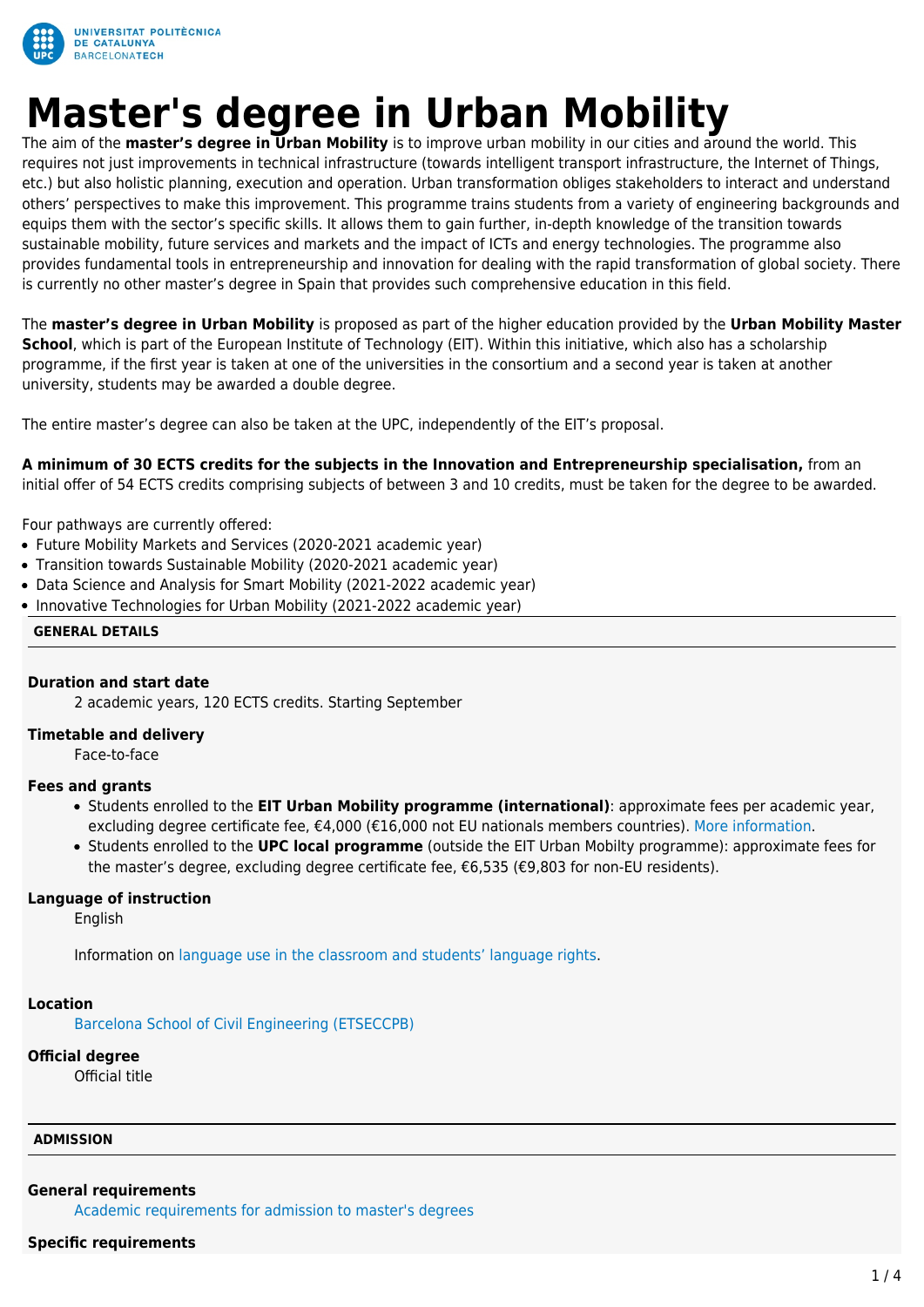#### **Admission to EIT Urban Mobility Master programme (international)**

Information about the admission, specific requirements, proof of English proficiency and application process is available at EIT Urban Mobility Master Program:<https://www.eiturbanmobility.eu/detailed-master-school-programme-information/>

# **Admission to Urban Mobility master's degree programme (UPC local programme, outside EIT)**

# **Direct admission**

Holders of the following qualifications may be admitted to the master's degree directly, without having to take bridging courses:

- Bachelor's degrees in engineering (Industrial Engineering, Civil Engineering, Construction Engineering, Telecommunications Engineering, Informatics Engineering, Engineering Physics, other engineering fields).
- Pre-EHEA and second-cycle degrees (Industrial Engineering, Civil Engineering, Telecommunications Engineering, Informatics Engineering, Engineering Physics, other engineering fields).
- Pre-EHEA degrees in Architecture.

# **Bridging courses**

Holders of bachelor's degrees in science (Physics, Mathematics, Statistics) or other bachelor's degrees will be required to take 30 ECTS credits in bridging courses.

Holders of pre-EHEA diplomas in the field of industrial engineering and in Public Works (Civil Constructions, Hydrology and Urban Transport and Services) or other technical diplomas will be required to take up to 30 ECTS credits in bridging courses.

Given that **the master's degree is taught entirely in English**, CEFR English Level B2 is required and can be demonstrated by providing proof of any of the following:

- English is your mother tongue.
- You have studied in an English-speaking country (for at least a semester).
- You have taken an academic university programme taught in English (for at least a semester).
- You are the holder of a qualification awarded by an institution in the European Higher Education Area that includes English Level B2.
- You are in possession of one of the English-language certificates listed below.
	- Cambridge: FCE
	- $-$  TOEFL PBT: $>$  = 567; TCC: $>$  = 227; IBT: $>$  = 87
	- IELTS: 5.5
	- TOEIC: 750
	- Escola Oficial d'Idiomes: Advanced level certificate (Level 5)

An English B2 certificate can also be obtained at the UPC.

# **Admission criteria**

The academic records of applicants are reviewed by the academic committee, which selects the applicants to be admitted directly and those who must take bridging courses because they do not have the necessary knowledge and skills. The admission criteria are the academic record (60%), professional experience (10%), the English-language level, if it is above the minimum level required for admission to the master's degree, and the correspondence between the competencies of the entrance qualification and the competencies of this master's degree (15%).

# **Pre-enrolment**

To pre-enrol to the **EIT Urban Mobility programme (international)**

For admission to this programme in the framework of the double degrees of the EIT Urban Mobility Master School, applications must be submitted before 3 February (period 1) or, if there are places available, before 17 April (period 2) in the following portal:<https://www.eiturbanmobility.eu/detailed-master-school-programme-information/>

To pre-enrol to the **UPC local programme** (outside the EIT Urban Mobilty programme)

• Follow the [pre-enrolment procedure for the UPC master's degrees](https://www.upc.edu/en/masters/access-and-admission/pre-enrolment)

# **Places**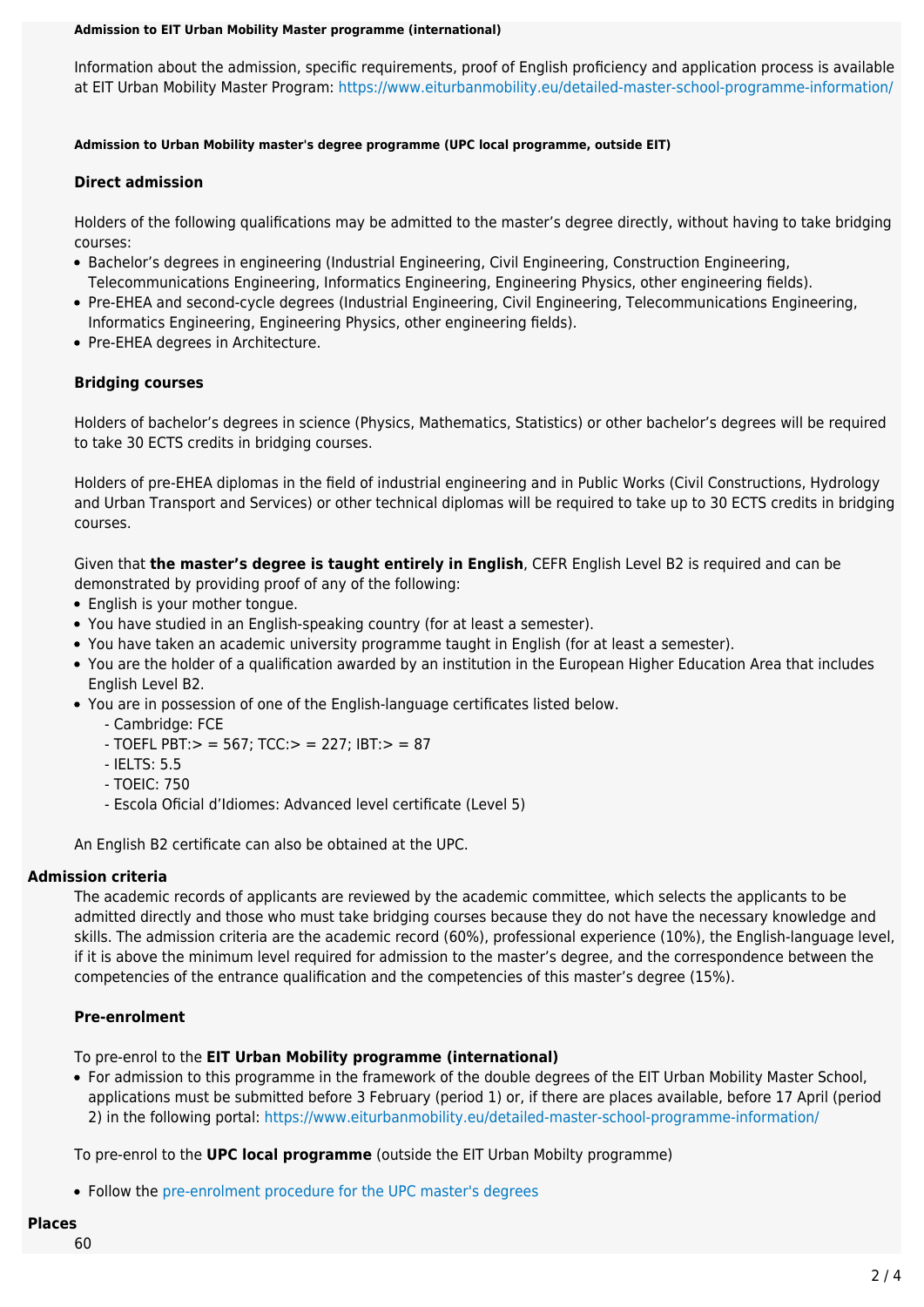# **Pre-enrolment**

To enrol for an interuniversity master's degree coordinated by a university other than the UPC, you must enrol through the coordinating university:

<https://www.eiturbanmobility.eu/detailed-master-school-programme-information/>

# **Legalisation of foreign documents**

All documents issued in non-EU countries must be [legalised and bear the corresponding apostille.](https://www.upc.edu/sga/es/expedientes/LegDoc)

## **PROFESSIONAL OPPORTUNITIES**

# **Professional opportunities**

Graduates may find employment in logistics, transport management, mobility and sustainability departments in public bodies, mobility operators, urbanism, consultancy, the automobile sector, private mobility services, etc.

Their potential future careers are as urban planners and designers of public spaces, planners of sustainable mobility policies, advisors in private and public companies in the sector, designers and managers of mobility services, mobility energy strategists, citizen participation coordinators and international mobility project managers.

They will have high-level competencies in entrepreneurship and innovation and may develop business initiatives on a self-employed basis or set up a business.

# **Competencies**

## **Generic competencies**

Generic competencies are the skills that graduates acquire regardless of the specific course or field of study. The generic competencies established by the UPC are capacity for innovation and entrepreneurship, sustainability and social commitment, knowledge of a foreign language (preferably English), teamwork and proper use of information resources.

# **Specific competencies**

- To analyse and design mobility and logistics services, in whole or in part, by applying methods, techniques and tools that are appropriate for specific functions and aims.
- To design procedures for collecting mobility data that take into consideration their specificity, and to apply appropriate techniques for processing them, analysing them and drawing conclusions from them so that they can be used in the models that require them.
- To design and carry out demand analysis studies, and to model demand and its structure in accordance with mobility models.
- To apply modelling, optimisation and simulation techniques for solving problems that arise in mobility design, operation and management.
- To diagnose the implications of globalisation phenomena and changes in markets for the operation of supply chains.
- To calculate fundamental variables in transport and mobility systems that affect the safety, quality and sustainability of transport infrastructure and the optimisation of the functioning of these systems.
- To plan, manage and operate transport and mobility systems, and to analyse the levels of service to users, operating costs and the social and environmental impacts of public passenger transport, traffic, private vehicles, air transport, maritime transport, intermodal transport and urban mobility.
- To identify the future consequences of short- and long-term plans and decisions from an integrated scientific, ethical and intergenerational perspective, and to bring these elements together in a solution-based approach to advance towards a sustainable society. (Specific competency of the Innovation and Entrepreneurship specialisation)
- To translate innovations into viable business solutions. (Specific competency of the Innovation and Entrepreneurship specialisation)
- To foster one's ability to think beyond pre-established limits and systematically explore and generate new ideas. (Specific competency of the Innovation and Entrepreneurship specialisation)
- To apply knowledge, ideas and technology to create or significantly improve new products, services, processes, policies, business models and jobs. (Specific competency of the Innovation and Entrepreneurship specialisation)
- To use and apply cutting-edge research methods, processes and techniques to create and grow new